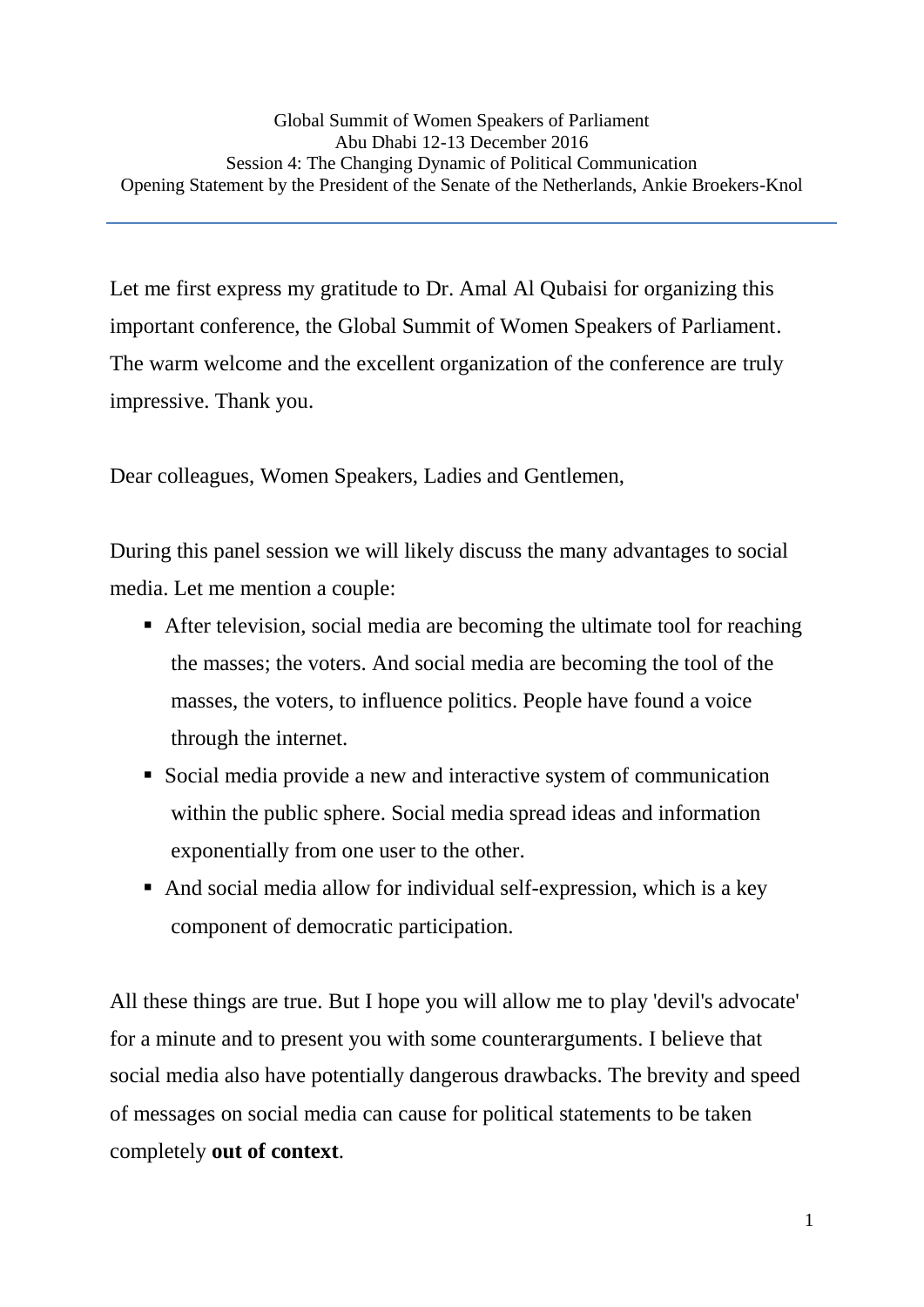There is no room to present the whole argument or to tell the full story. Short, quick messages have the pretense of considered opinions, but leave a lot a room for interpretation.

Another danger is something called **social media silo's**. This term describes the fact that the information that reaches people through social media is shaped by what they want to hear. For instance, the people you follow on Twitter are often the people you agree with or look up to. As we all know, the lens through which people see politics and politicians is extraordinarily powerful. On social media, people don't realize they're not getting the full picture.

Thirdly, messages with a **negative content** are more frequent and have far more success on social media than messages with a positive content. In the Netherlands, but also in the United Kingdom and Italy, negative messages on social media - like brash comments, insults or angry demands - have even influenced the outcome of referenda. They have the power to persuade the public.

The overwhelming amount of negative claims and counter-claims on social media has had an impact on public opinion. In some cases, political parties have even resorted to spreading **fake news items** in order to get their points across. Because communication on social media is (nearly) unrestricted, there is no way to control this. There is even evidence to suggest that social media messages with high arousal emotions such as anger and irritation spread faster than messages focusing on rational economic arguments.

All these aspects of social media have potentially dangerous consequences.